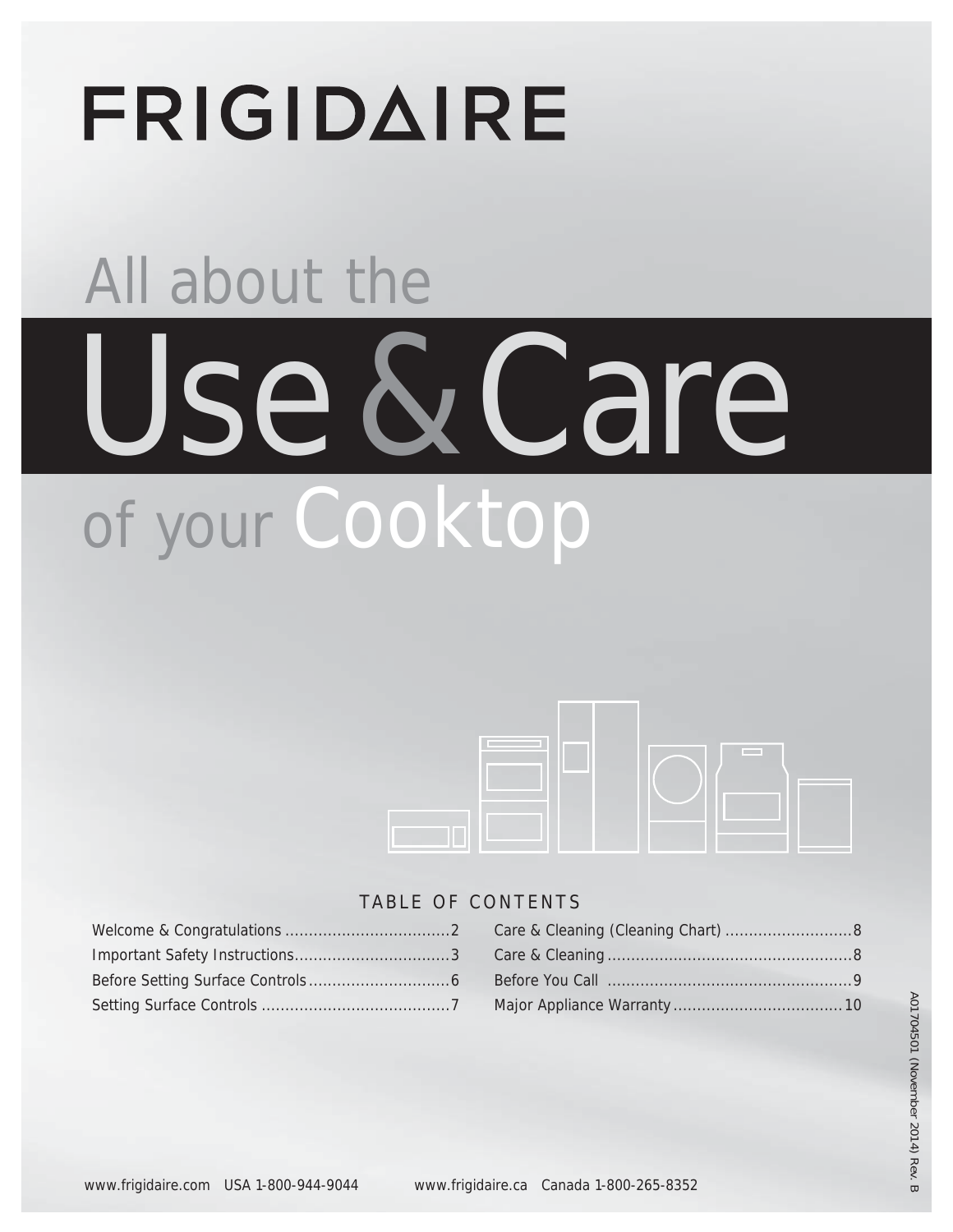## **WELCOME & CONGRATULATIONS**





**Please record your model and serial numbers below for future reference.**

Model Number:

Serial Number:

Purchase Date:





Congratulations on your purchase of a new appliance! At **Electrolux Home Products**, we are very proud of our product and are completely committed to providing you with the best service possible. Your satisfaction is our number one priority.

We know you'll enjoy your new appliance and Thank You for choosing our product. We hope you consider us for future purchases.

#### **PLEASE CAREFULLY READ AND SAVE THESE INSTRUCTIONS**

This Use & Care Manual contains general operating instructions for your appliance and feature information for several models. Your product may not have all the described features. The graphics shown are representative. The graphics on your appliance may not look exactly like those shown. These instructions are not meant to cover every possible condition and situation that may occur. Common sense and caution must be practiced when installing, operating and maintaining any appliance.

## **NOTE**

Please attach sales receipt here for future reference.

© 2014 Electrolux Home Products All rights reserved Printed in China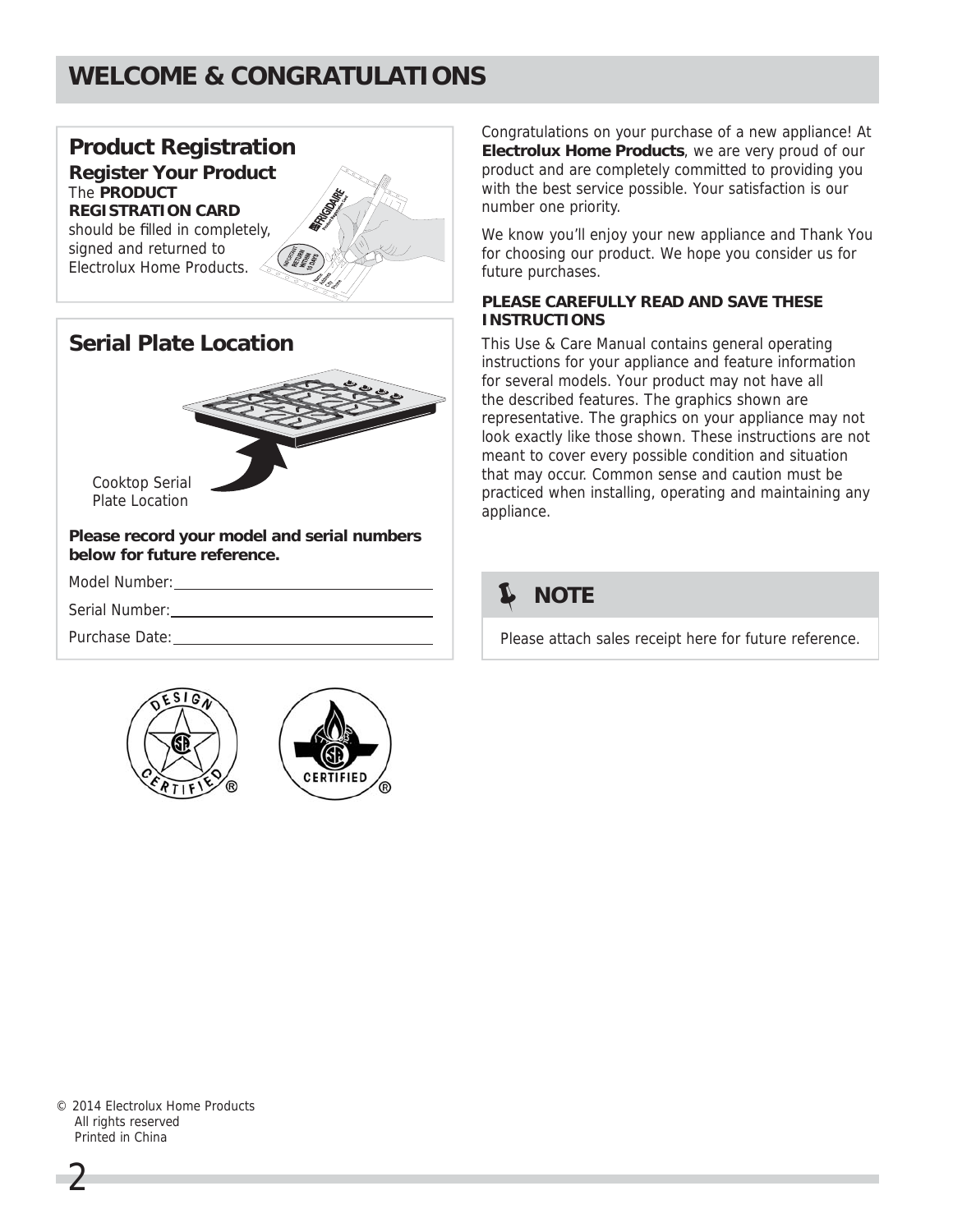**Read all instructions before using this appliance. Save these instructions for future reference.**

## **A** WARNING

**If the information in this manual is not followed**  exactly, a fire or explosion may result causing **property damage, personal injury or death.**

#### **FOR YOUR SAFETY**

- **Do not store or use gasoline or other**  flammable vapors and liquids in the vicinity of **this or any other appliance.**
- **WHAT TO DO IF YOU SMELL GAS:**
- **Do not try to light any appliance.**
- **Do not touch any electrical switch; do not use any phone in your building.**
- **Immediately call your gas supplier from a neighbor's phone. Follow the gas supplier's instructions.**
- **If you cannot reach your gas supplier, call the**  fire department.
- **Installation and service must be performed**  by a qualified installer, servicer or the gas **supplier.**

#### **DEFINITIONS**

**A** This is the safety alert symbol. It is used to alert you to potential personal injury hazards. Obey all safety messages that follow this symbol to avoid possible injury or death.

## **WARNING**

**This symbol will help alert you to situations that may cause serious bodily harm, death or property damage.**

# **CAUTION**

**This symbol will help alert you to situations that may cause bodily injury or property damage.**

## **IMPORTANT**

IMPORTANT indicates installation, operation or maintenance information which is important but not hazard-related.

- **Remove all tape and packaging wrap before using the cooktop. Destroy the carton and plastic bags after unpacking the cooktop.** Never allow children to play with packaging material. Do not remove the model/serial plate attached to the cooktop.
- **Proper Installation—Be sure your appliance is**  properly installed and grounded by a qualified **technician in accordance with the National Fuel Gas Code ANSI Z223.1 latest edition and CAN/ CGA B149.2, and the National Electrical Code ANSI/NFPA No. 70—latest edition, and local code requirements.** Install and/or adjust only per installation instructions provided in the literature package for this cooktop.

Ask your dealer to recommend a qualified technician and an authorized repair service. Know how to shut off gas supply at the meter and disconnect the electrical power to the cooktop at the circuit breaker or fuse box in case of an emergency.

- **User Servicing—Do not repair or replace**  any part of the appliance unless specifically **recommended in the manuals.** All other servicing should be done only by a qualified technician. This may reduce the risk of personal injury and damage to the cooktop.
- **Never modify or alter the construction of a cooktop by removing panels, wire covers, or any other part of the product.**

## **WARNING**

**Stepping or leaning on this cooktop can result in serious injuries and may also cause damage to the cooktop. Do not allow children to climb or play around the cooktop.**

• **Storage on Appliance—Flammable materials should not be stored on the cooktop, near surface burners.** This includes paper, plastic and cloth items, such as cookbooks, plasticware and towels, as well as flammable liquids. Do not store explosives, such as aerosol cans, on the cooktop. Flammable materials may explode and result in fire or property damage.

# **CAUTION**

**Do not store items of interest to children in the cabinets above the cooktop.** 

• **Do not leave children alone—Children should not be left alone or unattended in the area where an appliance is in use.** They should never be allowed to sit or stand on any part of the appliance.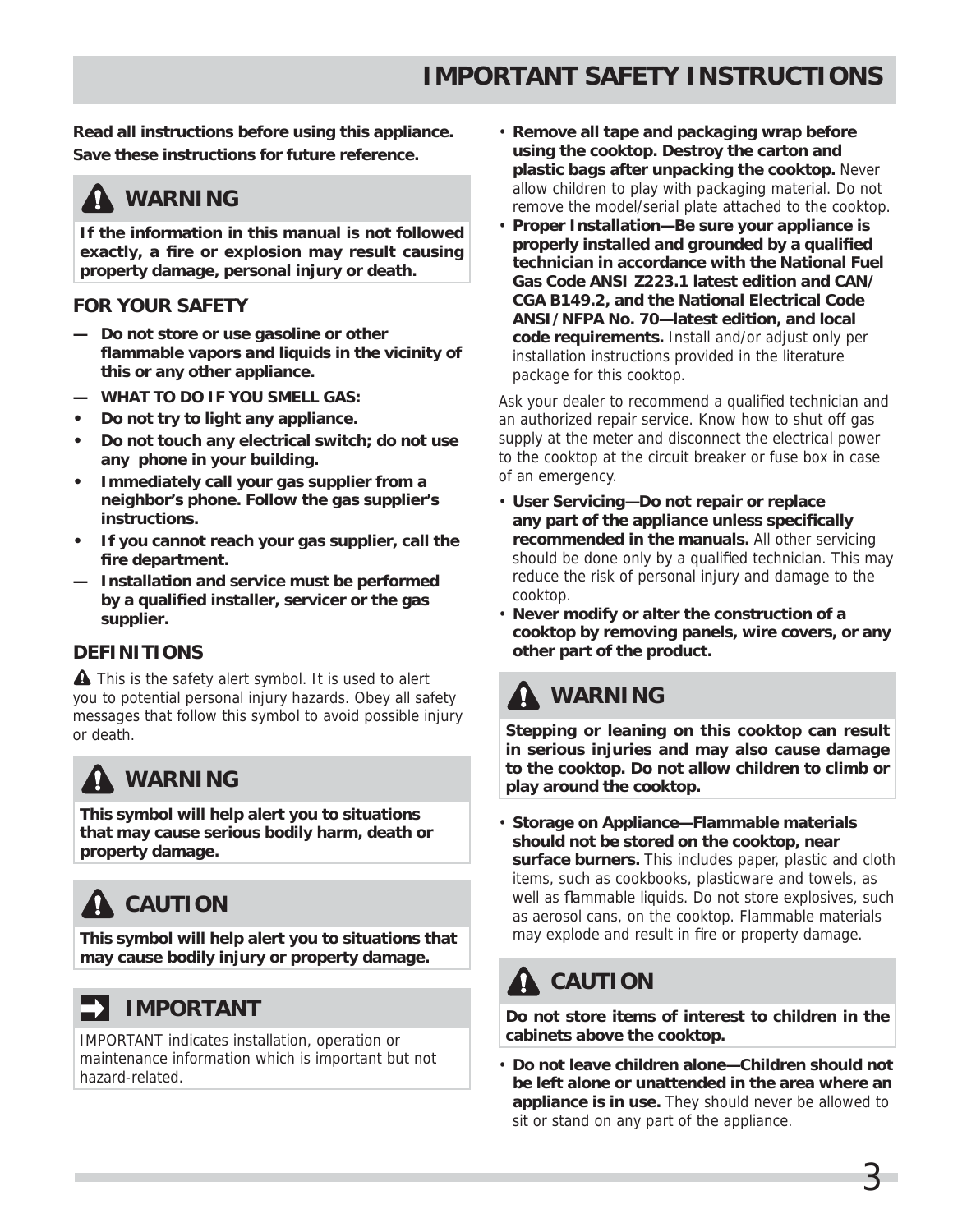- **DO NOT TOUCH SURFACE BURNERS, GRATES, OR AREAS NEAR THESE BURNERS.** Surface burners may be hot even though the flames are not visible. Areas near surface burners may become hot enough to cause burns. During and after use, do not touch or let clothing or other flammable materials touch these areas until they have had sufficient time to cool. Among these areas are the cooktop and the surfaces facing the cooktop.
- Wear Proper Apparel-Loose-fitting or hanging **garments should never be worn while using the appliance.** Do not let clothing or other flammable materials contact hot surfaces.

## **WARNING**

**NEVER use this appliance as a space heater to heat or warm the room. Doing so may result in carbon monoxide poisoning.**

- **Do Not Use Water or Flour on Grease Fires—** Smother the fire with a pan lid, or use baking **soda, a dry chemical or foam-type extinguisher.**
- **When heating fat or grease, watch it closely.** Fat or grease may catch fire if allowed to become too hot.
- **Use Only Dry Pot holders—Moist or damp pot holders on hot surfaces may result in burns from**  steam. Do not let the pot holders touch the flame or burners. Do not use a towel or other bulky cloth instead of a pot holder.
- **Do Not Heat Unopened Food Containers— Buildup of pressure may cause container to burst and result in injury.**
- **Know which knob controls each surface burner.** Always turn the knob to the LITE position when igniting the burners. Visually check that the burner has lit. Then adjust the flame so it does not extend beyond the edge of the utensil.

# **WARNING**

4

Use Proper Flame Size-Adjust flame size so it **does not extend beyond the edge of the utensil. The use of undersized utensils will expose a portion of the burner flame to direct contact and may result in ignition of clothing. Proper**  relationship of utensil to flame will also improve efficiency.

• **Use proper pan size**—This appliance is equipped with one or more surface burners of different sizes. Select utensils having flat bottom large enough to cover the surface burner. The use of undersized utensils will expose a portion of the surface burner to direct contact and may result in ignition of clothing. Proper relationship of utensil to the surface burner will also improve efficiency.

# **A** WARNING

**Do not use stove top grills on your sealed gas burners. If you use a stove top grill on a sealed gas burner, it will cause incomplete combustion and can result in exposure to carbon monoxide levels above allowable current standards. This can be hazardous to your health.**

- • **Utensil Handles Should Be Turned Inward and Not Extend Over Adjacent Surface Burners**—To reduce the risk of burns, ignition of flammable materials, and spillage due to unintentional contact with the utensil, the handle of the utensil should be positioned so that it is turned inward, and does not extend over adjacent surface burners.
- **Never Leave Surface Burners Unattended at High Heat Settings**—Boilovers cause smoking and greasy spillovers that may ignite, or a pan that has boiled dry may melt.
- **Protective Liners**—Do not use aluminum foil to line surface burner pans. Protective liners or aluminum foil may interfere with heat and air distribution, and combustion. Damage to the cooktop or personal injury may result.
- **Glazed Cooking Utensils**—Only certain types of glass, glass/ceramic, ceramic, earthenware, or other glazed utensils are suitable for cooktop service without breaking due to the sudden change in temperature. Check the manufacturer's recommendations for cooktop use.
- **Do Not Use Decorative Surface Burner Covers.** If a burner is accidentally turned on, the decorative cover will become hot and possibly melt. You will not be able to see that the burner is on. Burns will occur if the hot covers are touched. Damage may also be done to the cooktop or burners because the covers may cause overheating. Air will be blocked from the burner and cause combustion problems.

## **IMPORTANT SAFETY NOTICE**

The California Safe Drinking Water and Toxic Enforcement Act requires the Governor of California to publish a list of substances known to the state to cause cancer, birth defects or other reproductive harm, and requires businesses to warn customers of potential exposure to such substances.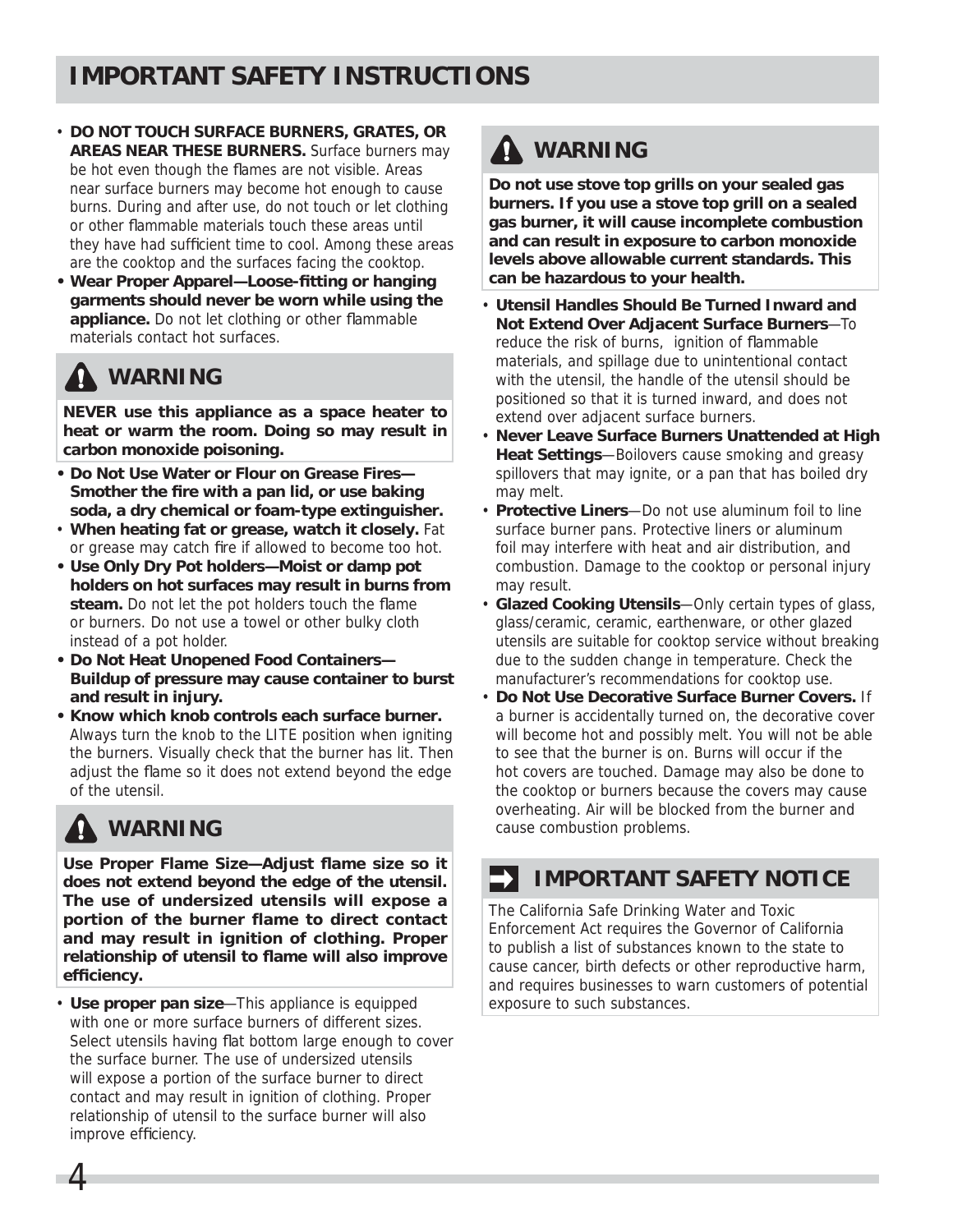#### **GROUNDING INSTRUCTIONS**

For personal safety, the cooktop must be properly grounded. For maximum safety, the power cord must be plugged into an electrical outlet that is correctly polarized and properly grounded.

**DO NOT** operate the cooktop using a 2-prong adapter or an extension cord. If a 2-prong wall receptacle is the only available outlet, it is the personal responsibility of the consumer to have it replaced with a properly grounded 3-prong wall receptacle installed by a qualified electrician.

See the **INSTALLATION INSTRUCTIONS** packaged with this cooktop for complete installation and grounding instructions.

# **WARNING**

This appliance is equipped with a 3-prong grounding plug for your protection against shock hazard and should be plugged directly into a properly grounded receptacle. **DO NOT** cut or remove the grounding prong from this plug.

#### **Grounding type wall receptacle**

**circumstances, cut, remove,** 

**Do not, under any** 

**or bypass the grounding prong.**

> **Power supply cord with 3-prong grounding plug**

## **WARNING**

Avoid fire hazard or electrical shock. DO NOT use an adapter plug, an extension cord, or remove grounding prong from electrical power cord. Failure to follow this warning can cause serious injury, fire or death.

#### **CONVERSION TO LIQUEFIED PETROLEUM GAS (OR L.P. GAS)**

This natural gas range is designed to allow for conversion to Liquefied Petroleum (L.P.) Gas.

If L.P. conversion is needed, contact the service center for assistance. The L.P. Conversion Kit is provided with this cooktop and is located in the literature envelope. Before installing the kit be sure to follow the L.P. Installation Instructions carefully.

# **WARNING**

Personal injury or death from electrical shock may occur if the range is not installed by a qualified installer or electrician.

# **A** CAUTION

Any additions, changes or conversions required in order for this appliance to satisfactorily meet the application needs must be made by an authorized Service Center.

#### **ASSEMBLY OF THE SURFACE BURNER CAPS AND BURNER GRATES**

It is very important to make sure that all of the Surface Burner Caps and Surface Burner Grates are installed correctly and at the correct locations.

- **1** Remove all packing material from cooktop area.
- **2** Discard all packing material (if applicable).
- **3** Unpack Burner Grates and position on the cooktop.

REMEMBER — **DO NOT ALLOW SPILLS, FOOD, CLEANING AGENTS OR ANY OTHER MATERIAL TO ENTER THE GAS ORIFICE HOLDER OPENING.**

Always keep the Burner Caps and Burner Heads in place whenever the surface burners are in use.

Б.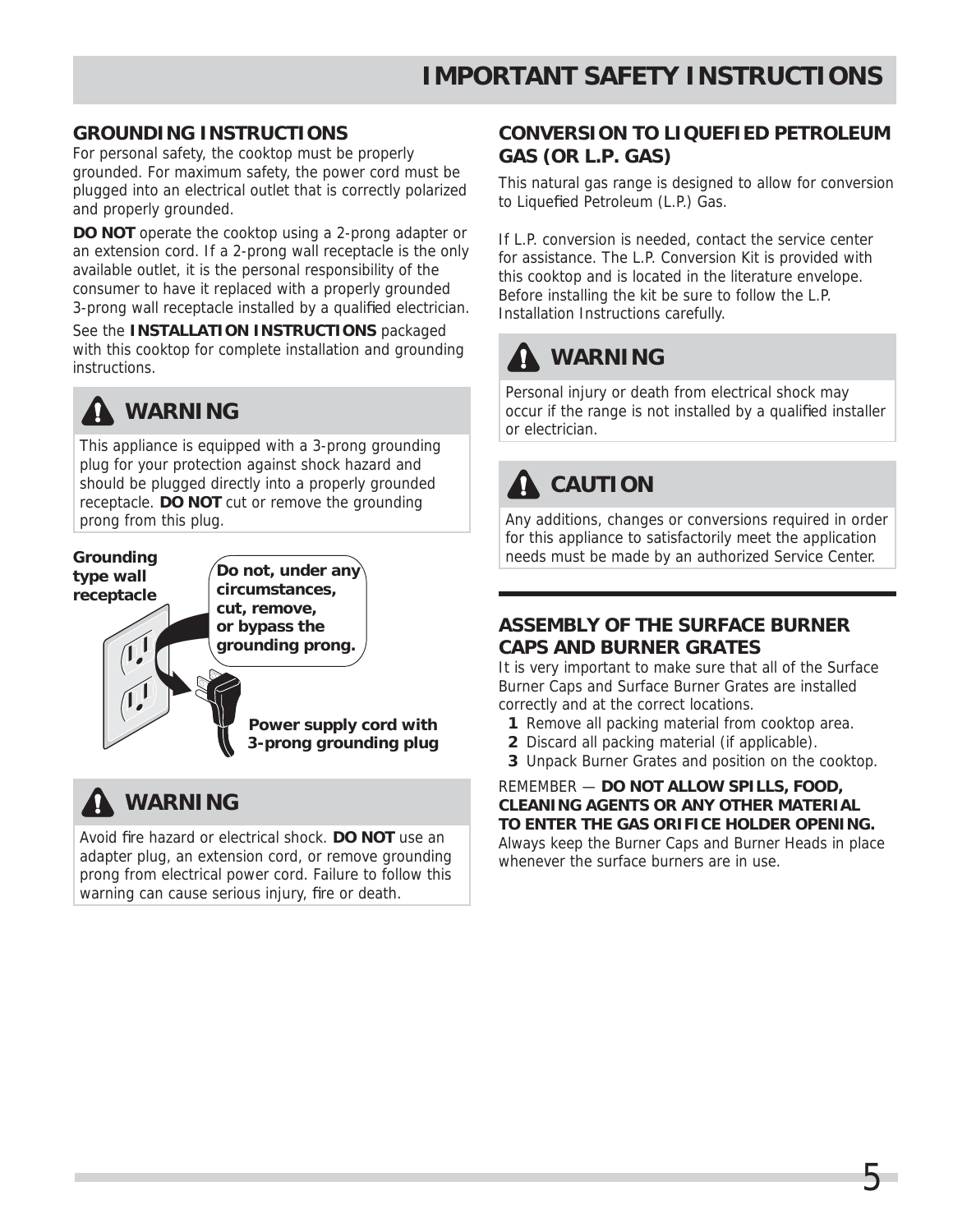## **BEFORE SETTING SURFACE CONTROLS**

#### **LOCATIONS OF THE GAS SURFACE BURNERS**

- The SIMMER burner is best used for simmering delicate sauces, etc.
- The STANDARD sized burners are used for most surface cooking needs.
- The POWER burner is best used for bringing large quantities of liquid rapidly up to temperature or when preparing larger quantities of food.



**Figure 3** - Model FGGC3047



**Figure 1** - Model FFGC3010



**Figure 4** - Model FFGC3610



**Figure 2** - Model FGGC3045 **Figure 5** - Model FGGC3645

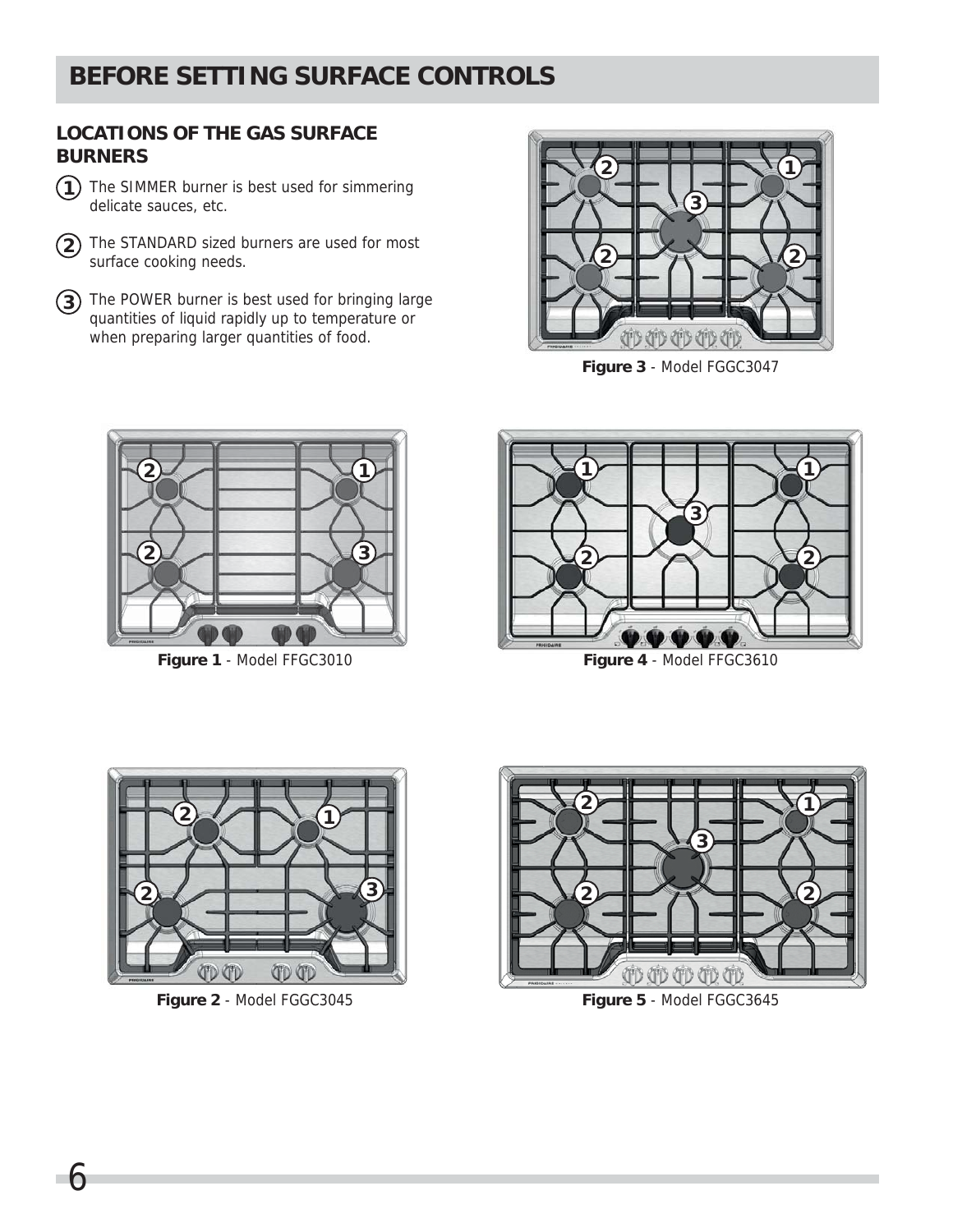#### **OPERATING THE GAS SURFACE CONTROLS**

- **1** Place cooking utensil on surface burner.
- **2** Push the surface control knob down and turn **counterclockwise** out of the OFF position.
- **3** Release the knob and rotate to the LITE position (see figure 1). Note: All four electronic surface ignitors will spark at the same time. However, only the burner you are turning on will ignite.
- **4** Visually check that the burner has a flame.
- **5** Turn the control knob **counterclockwise** to the desired flame size. The control knobs do not have to be set at a particular setting. Use the knob indicator settings to adjust the flame as needed. **DO NOT** cook with the surface control knob in the LITE position. (The electronic ignitor will continue to spark if the knob is left in the LITE position.)

# **A** CAUTION

**Do not place plastic items such as salt and pepper shakers, spoon holders or plastic wrappings on top of the range when it is in use.** These items could melt or ignite. Pot holders, towels or wood spoons could catch fire if placed too close to a flame.

# **CAUTION**

**Do not operate the burner for an extended period of time without cookware on the grate.** The finish on the grate may chip without cookware to absorb the heat.

![](_page_6_Picture_11.jpeg)

**Figure 1**

## **IMPORTANT**

In the event of an electrical power outage, the surface burners can be lit manually. To light a surface burner, hold a lit match to the burner head, then slowly turn the surface control knob to LITE. After burner lights turn the knob to desired setting. Use caution when lighting surface burners manually.

#### **SETTING PROPER SURFACE BURNER FLAME SIZE**

**For most cooking** - start on the highest control setting and then turn to a lower one to complete the process. Use the recommendations below as a guide for determining proper flame size for various types of cooking. The size and type of utensil used and the amount of food being cooked will influence the setting needed.

**For deep fat frying** - use a thermometer and adjust the surface control knob accordingly. If the fat is too cool, the food will absorb the fat and be greasy. If the fat is too hot, the food will brown so quickly that the center will be under cooked. Do not attempt to deep fat fry too much food at once as the food will neither brown nor cook properly.

| *Flame Size  | <b>Type of Cooking</b>                                      |
|--------------|-------------------------------------------------------------|
| High Flame   | Start most foods; bring water to a boil;<br>pan broiling.   |
| Medium Flame | Maintain a slow boil; thicken sauces,<br>gravies; steaming. |
| Low Flame    | Keep foods cooking; poach; stewing.                         |

![](_page_6_Picture_19.jpeg)

## **IMPORTANT**

Never extend the flame beyond the outer edge of the utensil. A higher flame simply wastes heat and energy, and increases the risk of being burned by the gas flame.

# **NOTE**

**\*Note: Settings are based on using mediumweight metal or aluminum pans. Settings may vary when using other types of pans.** The color of the flame is the key to proper burner adjustment. A good flame is clear, blue and hardly visible in a welllighted room. Each cone of flame should be steady and sharp. Clean burner if flame is yellow-orange.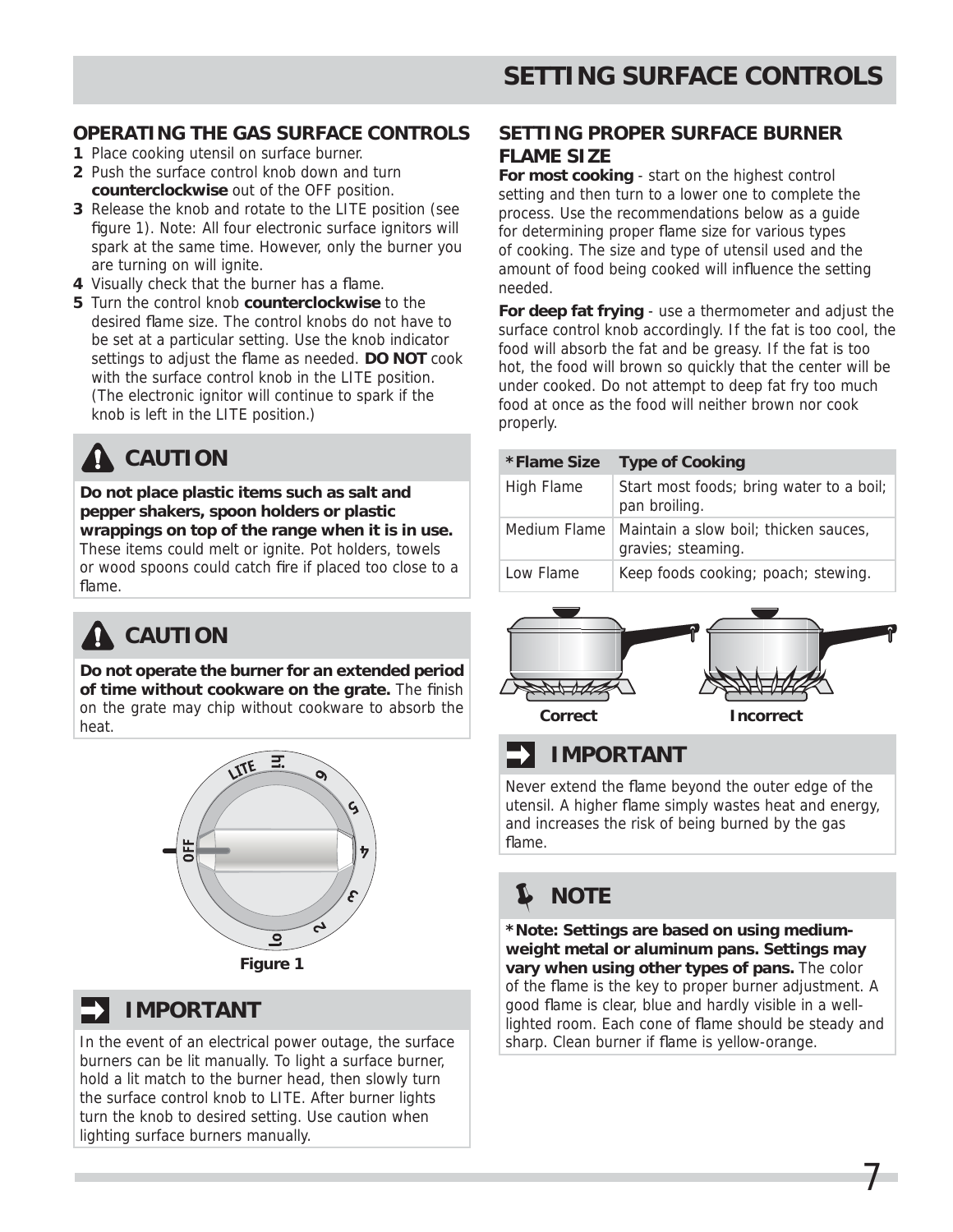#### **CLEANING VARIOUS PARTS OF YOUR COOKTOP**

Before cleaning any part of the cooktop, be sure all controls are turned OFF and the cooktop is COOL. REMOVE SPILLOVERS AND HEAVY SOILING AS SOON AS POSSIBLE. REGULAR CLEANING WILL REDUCE THE NUMBER OF MAJOR CLEANING LATER.

| <b>Surfaces</b>                                                                                                 | <b>How to Clean</b>                                                                                                                                                                                                                                                                                                                                                                                                                                                                                                                                                                          |
|-----------------------------------------------------------------------------------------------------------------|----------------------------------------------------------------------------------------------------------------------------------------------------------------------------------------------------------------------------------------------------------------------------------------------------------------------------------------------------------------------------------------------------------------------------------------------------------------------------------------------------------------------------------------------------------------------------------------------|
| <b>Aluminum (Trim Pieces) &amp;</b><br><b>Vinyl</b>                                                             | Use hot, soapy water and a cloth. Dry with a clean cloth.                                                                                                                                                                                                                                                                                                                                                                                                                                                                                                                                    |
| <b>Glass, Painted and Plastic</b><br><b>Control Knobs, Body</b><br><b>Pieces, and Decorative</b><br><b>Trim</b> | Using a soft cloth, clean with mild dish detergent and water or a 50/50 solution of<br>vinegar and water. Follow by rinsing the area with clean water; dry and polish with a<br>soft cloth. Glass cleaners may be used if sprayed on a soft cloth first. DO NOT spray<br>liquids directly on the control pad and display area. Do not use large amounts of<br>water on the control panel - excess water on the control area may cause damage to<br>the appliance. Do not use other liquid cleaners, abrasive cleaners, scouring pads, or<br>some paper towels - they will damage the finish. |
| <b>Control Panel</b>                                                                                            | Wipe the control panel clean after each use. Before cleaning the control panel, turn<br>all controls to OFF and remove the control knobs. To remove, pull each knob straight<br>off the shaft. Clean using hot, soapy water and a cloth. Be sure to squeeze excess<br>water from the cloth before wiping the panel; especially when wiping around the<br>controls. Excess water in or around the controls may cause damage to the appliance.<br>To replace knobs after cleaning, line up the flat sides of both the knob and the shaft;<br>then push the knob into place.                    |
| <b>Stainless Steel, Chrome</b><br><b>Decorative Trim (some</b><br>models)                                       | Clean stainless steel with hot, soapy water and a dishcloth. Rinse with clean water<br>and a cloth. Do not use cleaners with high concentrations of chlorides or<br>chlorine. Do not use harsh scrubbing cleaners. Only use kitchen cleaners that are<br>especially made for cleaning stainless steel. Always be sure to rinse the cleaners<br>from the surface as bluish stains may occur during heating that cannot be removed.                                                                                                                                                            |
| <b>Porcelain Enamel</b><br>Burner Grates, Burner Rings<br>(some models), Cooktop<br>Surface (some models)       | Gentle scouring with a soapy scouring pad will remove most spots. Rinse with a<br>1:1 solution of clear water and ammonia. If necessary, cover difficult spots with<br>an ammonia-soaked paper towel for 30 to 40 minutes. Rinse with clean water and<br>a damp cloth, and then scrub with a soap-filled scouring pad. Rinse and wipe dry<br>with a clean cloth or paper towel. Remove all cleaners or the porcelain may become<br>damaged during future heating. DO NOT use spray oven cleaners on the cooktop.                                                                             |

## **CARE & CLEANING**

#### **CLEANING THE COOKTOP, BURNER CAPS & GRATES**

The cooktop is designed to make cleaning easier. Because the gas Burners are sealed, cleanups are easy when spillovers are cleaned up immediately.

The cooktop, Burner Heads and Caps should be routinely cleaned. Keeping the Burner Head Ports clean will prevent improper ignition and an uneven flame. Refer to the following instructions:

## **IMPORTANT**

8

**THE COOKTOP IS NOT REMOVABLE.** Do not attempt to remove or lift the cooktop.

# **A** CAUTION

Pay attention to not damage electrodes. Damaged electrodes may cause a delayed ignition or prevent the burner from igniting.

# **A** CAUTION

Any additions, changes or conversions required in order for this appliance to perform satisfactorily must be made by an authorized Service Center.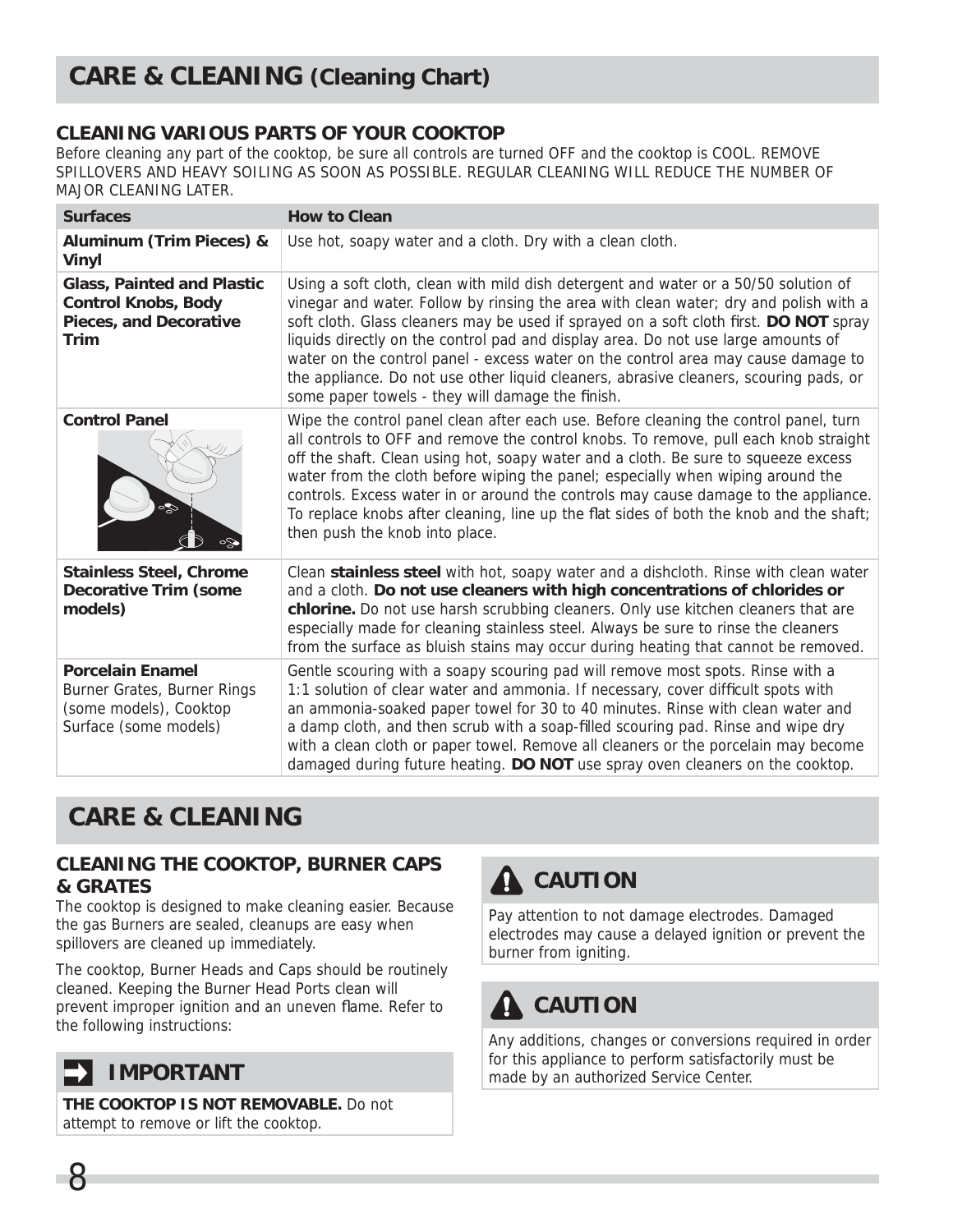**Do not remove any parts from the cooktop until they have completely cooled and are safe to handle. Do not operate the surface Burners without the Burner Caps and Burner Heads properly in place.**

**To Clean the surface Burner Caps and Burner**  Heads- Use a soap-filled scouring pad or a mild abrasive cleanser to clean the surface Burner Caps. The ports (or slots) around the Burner Heads must be routinely checked. If residue remains in these ports (or slots), use a small-gauge wire or needle to clean the slots or holes. For proper flow of gas and ignition of the burner-DO **NOT ALLOW SPILLS, FOOD, CLEANING AGENTS OR ANY OTHER MATERIAL TO ENTER THE GAS ORIFICE HOLDER OPENING. ALWAYS** keep the surface Burner Caps in place whenever the gas Burners are in use or not.

**To Clean the Burner Grates- Be sure burners and grates are cool** before you place your hand, a pot holder, cleaning cloths or other material on them. The cast iron burner grates can be washed in hot soapy water. Rinse thoroughly and dry the grates with a cloth don't put them on the cooktop while still wet. Be sure the grates are positioned securely over the burners.

To remove burned on food, place the grates in a covered container or plastic bag. Add 1/4 cup ammonia and soak for 30 minutes. Wash, rinse well and dry. An abrasive cleaner can be used for stubborn stains.

#### **To Clean the Cooktop and contoured areas of the**

**cooktop-** If a spill occurs on the porcelain cooktop, blot up spill with an absorbent cloth. Rinse with a clean, damp cloth and wipe dry. Do not use harsh abrasive cleaners on the cooktop. They can scratch the porcelain. Completely rinse any mild cleaners used from the surface or the porcelain cooktop may become damaged during future heating. DO NOT use spray oven cleaners on the cooktop.

#### **CARE AND CLEANING OF STAINLESS**

**STEEL** (Stainless Steel models only) Some models are equipped with stainless steel exterior parts. Special care and cleaning are **required** for maintaining the appearance of stainless parts. Please refer to the table provided at the beginning of the **General Care & Cleaning** section in this Use & Care Guide.

9

## **BEFORE YOU CALL (Solutions to Common Problems)**

### **IMPORTANT**

**Before you call for service,** review this list. It may save you time and expense. The list includes common occurrences that are not the result of defective workmanship or materials in this appliance.

| <b>OCCURRENCE</b>                                 | <b>POSSIBLE CAUSE/SOLUTION</b>                                                                                                                                                          |
|---------------------------------------------------|-----------------------------------------------------------------------------------------------------------------------------------------------------------------------------------------|
| Surface burners do<br>not light.                  | Surface Control knob has not been completely turned to LITE. Push in and turn the Surface<br>Control knob to LITE until burner ignites and then turn control to desired flame size.     |
|                                                   | Be sure gas supply valve is open.                                                                                                                                                       |
|                                                   | Burner ports or slots are clogged. With the burner off, use a small-gauge wire or needle to<br>clean ports or slots.                                                                    |
|                                                   | Power cord is disconnected from outlet (electric ignition models). Be sure cord is plugged<br>securely into outlet.                                                                     |
|                                                   | Electrical power outage (electric ignition models). Burners can be lit manually. See Setting<br>Surface Controls in this Owner's Guide.                                                 |
| Surface burner<br>flame burns half way<br>around. | Burner ports or slots are clogged. With the burner off, clean ports with a small-gauge wire<br>or needle to clean ports or slots.                                                       |
|                                                   | Moisture is present after cleaning. Lightly fan the flame and allow burner to operate until flame<br>is full. Dry the burners thoroughly following instructions under General Cleaning. |
| Surface burner flame<br>is orange.                | Dust particles in main line. Allow the burner to operate a few minutes until flame turns<br>blue.                                                                                       |
|                                                   | In coastal areas, a slightly orange flame is unavoidable due to salt air.                                                                                                               |